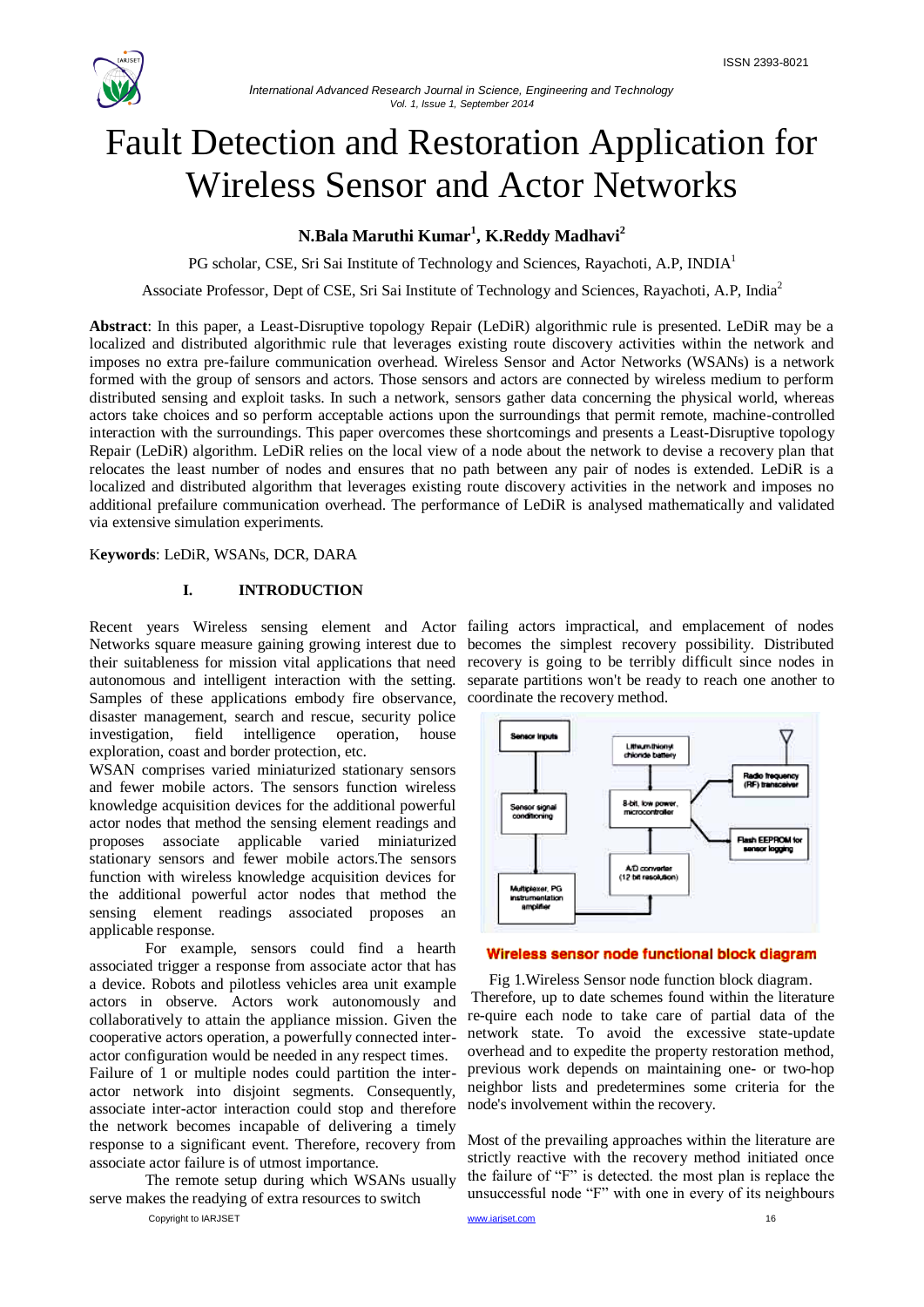

#### *International Advanced Research Journal in Science, Engineering and Technology Vol. 1, Issue 1, September 2014*

shown as follows.

or move those neighbours inward to autonomously mend nodes in cascade. Block diagram of LeDiR Algorithm is cut topology within the neighbourhood of F.



Fig: 2 wireless sensor and actor network setup

# **II. SYSTEM MODEL AND PROBLEM STATEMENT**



For restoring network property in partitioned off WSANs variety of schemes has recently been projected. All of those schemes have targeted on restoring cut links while not considering the impact on the length of prefailure knowledge ways.

Some schemes recover the network by positioning the 3.IF neighbor F is a critical node prevailing nodes, whereas others fastidiously place further 4.IF IsBestCandidate(j) relay nodes. On the opposite hand, some work on device 5.Notify\_Children(j) relocation focuses on metrics aside from property, e.g., coverage, network longevity, and quality safety, or to selfspread the nodes once non-uniform readying.

Existing recovery schemes eeither impose high node 9.Exit; relocation overhead or extend a numbr of the inter-actor 10.ENDIF knowledge ways.

Existing recovery schemes targeted on restoring cut links 12.ELSE IF j receives (a) notification message (s) from F while not considering the impact on the length of pre- 13.IF Moved \_Once // Received Msg(\*RECOVERED\*) failure knowledge ways.

# **Proposed system:**

In this project, we have a tendency to gift a Least-Disruptive topology Repair (LeDiR) rule. LeDiR depends on the native read of a node regarding the network to {plan|plot} a recovery plan that relocates the smallest 21.ENDIF amount range of nodes and ensures that no path between 22.ENDIF any try of nodes is extended.

leverages existing route discovery activities within the failure network and imposes no further pre-failure 24.NeighborList[]<GetNeighbor(F)by accesing column F communication overhead. The performance of LeDiR is in SRT; simulated victimization NS2 machine.

Copyright to IARJSET **17** and 17 and 17 and 17 and 17 and 17 and 17 and 17 and 17 and 17 and 17 and 17 and 17 and 17 and 17 and 17 and 17 and 17 and 17 and 17 and 17 and 17 and 17 and 17 and 17 and 17 and 17 and 17 and 17 The goal for LeDiR is to restore connectivity without 26.BestCandidate $\leftarrow$ j; expanding the length of the shortest path among nodes 27.For each node I in the NeighborList[ ] LeDiR is to pursue block movement stead of individual of

**Pseudocode for LeDiR Algorithm:**

1.LeDiR(*j*)

2.IF node j detects a failure of its neighbor F

6.J moves to the position of neighbor F;

7. Moved Once  $\leftarrow$  TRUE

8.Broadcast(Msg(\*RECOVERED\*));

11.ENDIF

14.EXIT

15.ENDIF

16.NewPosition $\leftarrow$ Compute newPosition(j;

17.IF New Position!=CurrentPosition(j);

18.Notify\_Children(j);

19.J moves to NewPosition;

20. Moved Once ← TRUE;

# **IsBestCandidate(j):**

LeDiR could be a localized and distributed rule that 23.//check whether j is the best candidate for tolerating the

25.Smallest BlockSize ← Number of nodes in the network

compared to the pre-failure topology. The main idea for //use the SRT after excluding the failed node to find the set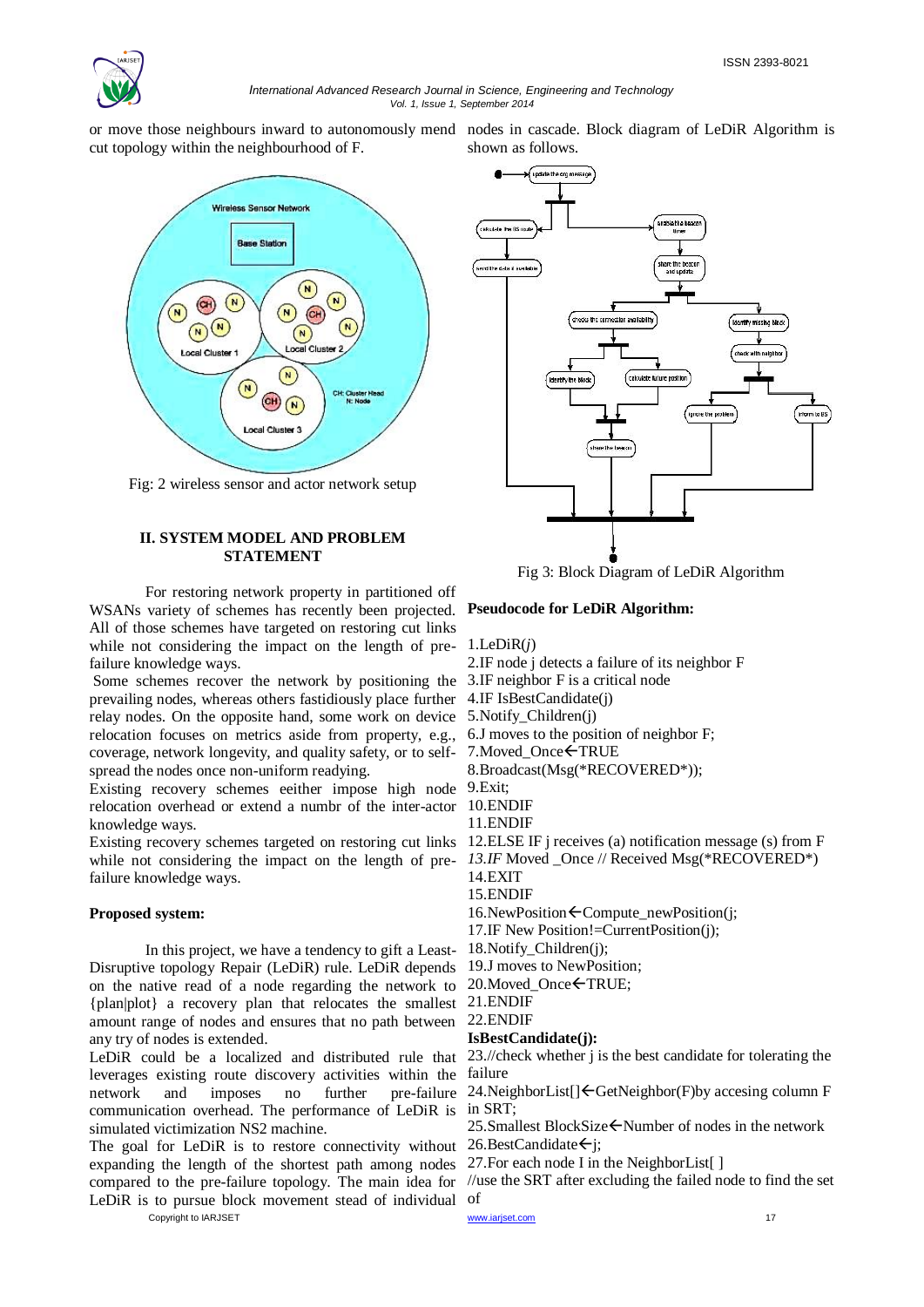

// reachable nodes 28. Number of reachable nodes  $\leftarrow 0$ ; 29.FOR each node K in SRT excluding i and F 30.Retrieve shortest path from I to k by using SRT 31.IF the retrieved shortest path does not include node f 32. No of reachable nodes  $\overline{\leftarrow}$  No of reachable nodes + 1: 33.END IF 34.END FOR 35.IF Number of reachable nodes <Smallest BlockSze 36.Smallest Blocksize ← Number of reachable nodes;  $37.$ BestCandidate $\leftarrow$ i: 38.END IF 39.END FOR 40.IF Best Candidate—j 41.Return TRUE; 42.ELSE 43.Return FALSE; ENDIF

#### **Advantages:**

It is nearly insensitive to the fluctuation within the communication vary.LeDiR conjointly works all right in heavy networks and pays near best performance even once nodes square measure part conscious of the configuration.

#### **III. RELATED WORK**

A number of schemes have recently been planned for restoring network property in divided WSANs [2]. All of those schemes have centered on restoring cut off links while not considering the impact on the length of prefailure information methods. Some schemes recover the failing node, "grandchild" if 3 hops Away from the failing network by placement the prevailing nodes, whereas others strictly place extra relay nodes.

Like our planned DCR algorithmic program, DARA [7] would be picked as a B.C... Any further ties are resolved strives to revive property lost as a result of failure of cutvertex. However, DARA needs additional network state in degree. At last the node ID would be accustomed resolve order to make sure convergence. Meanwhile, in PADRA [8], determine a connected dominating set (CDS) of the full network so as to discover cut-vertices. Although, they **4. Children movement:** use a distributed algorithmic program, their resolution still needs 2-hop neighbor's data that will increase electronic communication overhead.

Another work planned in [9] conjointly uses 2 hop data to discover cut-vertices. The planned DCR algorithmic program depends solely on 1-hop data and reduces the communication overhead. Though RIM [10], C3R [11] and tape machine [12] use 1- hop neighbor data to revive property, they are strictly reactive and don't differentiate between crucial and non-critical nodes.

Whereas, DCR could be a hybrid algorithmic program that proactively identifies crucial nodes and designates for them applicable backups. The prevailing work on synchronic node failure recovery planned in [8] could be a mutual exclusion mechanism known as [13] so as to handle multiple synchronic failures in a much localized manner.

Our planned approach differs from MPADRA in multiple aspects. Whereas, our approach solely needs 1-hop data connectivity after node failure without expanding the and every crucial node has just one backup to handle its length of data paths. LeDiR also works very hard in heavy failure.

#### **1. Failure Detection**

Actors can sporadically send heartbeat messages to their neighbors to make sure that they're useful, and conjointly report changes to the one-hop neighbors. Missing heartbeat messages will be accustomed observe the failure of actors.

After that it's simply check whether or not failing node is vital node or not. Critical node suggests that if that node failing it type disjoint block within the network.

#### **2. Smallest block identification**

In this step we have to seek out smallest disjoint block. If it's tiny then it'll scale back the recovery overhead within the network. The tiniest block is that the one with the smallest amount variety of nodes

By finding the accessible set of nodes for each direct neighbour of the failing node then selecting the set with the fewest nodes.

#### **3. Substitution faulty node**

If node J is that the neighbour of the failing node that belongs to the tiniest block J is taken into account the B.C. to interchange the faulty node Since node J is taken into account the entree node of the block to the failing vital node (and the remainder of the network) We talk over with it as "parent."

A node could be a "child" if it's 2 hops Away from the node In case over one actor fits the characteristics of a B.C. (Best Candidate), the highest actor to the faulty node by choosing the actor with the smallest amount node the tie

When node J moves to interchange the faulty node, presumably a number of its kids can lose direct links thereto. We don't need this to happen since some defamation methods could also be extended. This rule don't need to increase the link if a toddler obtains a message that the parent P is moving, the kid then notifies its neighbours (grand children of node P) and travels directly toward the new location of P till it reconnects with its parent once more

# **V. CONCLUSION**

Wireless Sensor and Actor Networks (WSANs) is initiated to obtain improving attention due to their potential in many real-time applications. New distributed LeDiR algorithms that re-establish connectivity by careful replacing of nodes with their neighbouring nodes is proposed. A significant problem in mission critical WSANs is defined in this paper, that is, restoring network